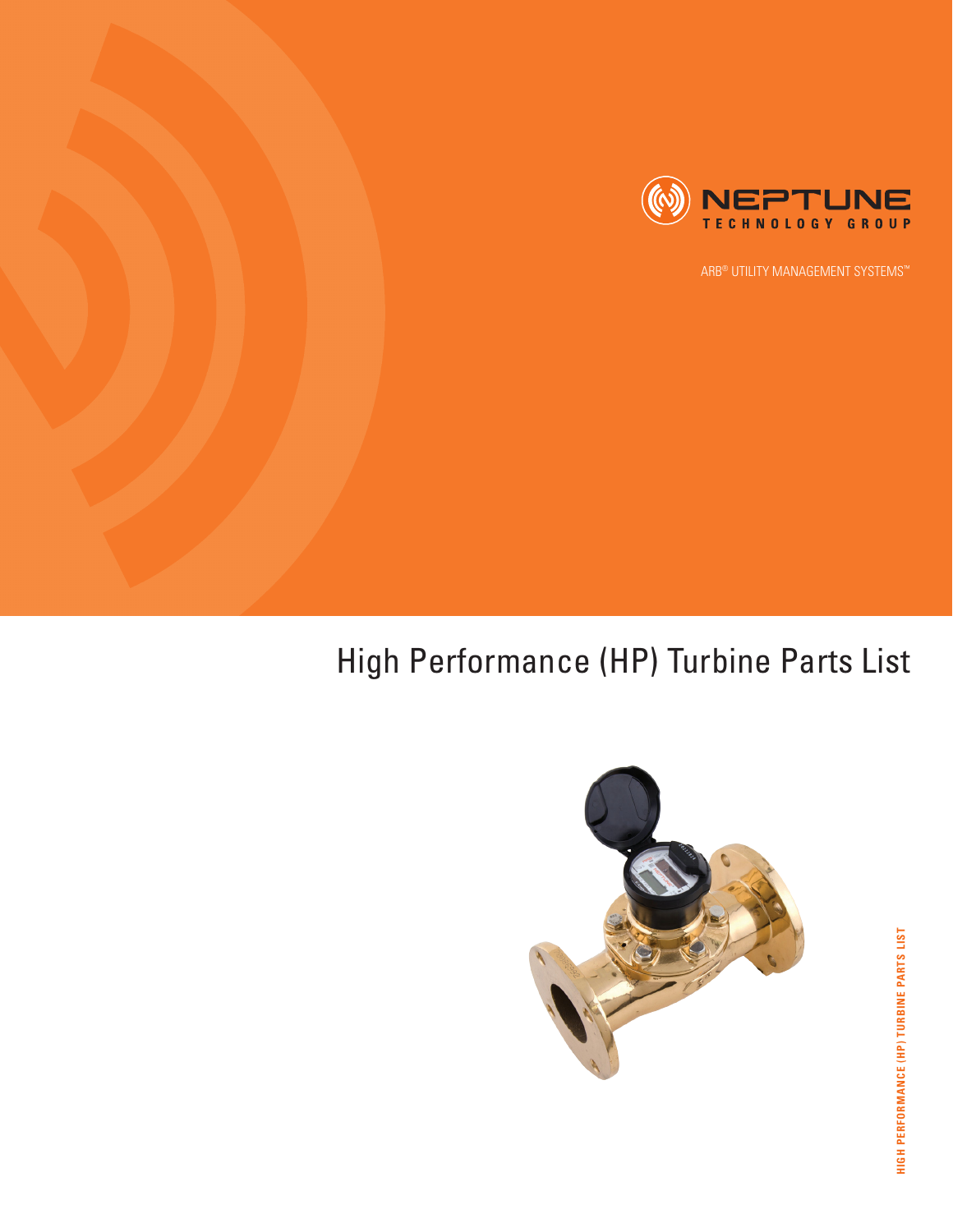## **⁄2" & 2"**

| <b>ITEM</b>    |                                   | <b>METER SIZE &amp; PART NUMBERS</b> |              |  |  |
|----------------|-----------------------------------|--------------------------------------|--------------|--|--|
|                | <b>DESCRIPTION</b>                | $1\frac{1}{2}$ " HP                  | 2"HP         |  |  |
| 1              | 16" Seal Wire with Lead Seal      | 41110-501                            | 41110-501    |  |  |
| $\overline{2}$ | Seal Cap                          | 11098-001                            | 11098-001    |  |  |
| 3              | <b>Calibration Nut</b>            | 8545-417                             | 8545-417     |  |  |
| 4              | Maincase Bolts (Qty)              | N/A                                  | N/A          |  |  |
| 5              | Cover                             | 9860-002                             | 9860-002     |  |  |
| 6              | Drive Spindle Assembly            | 9485-012                             | 9485-012     |  |  |
| 7              | <b>Calibration Vane Assembly</b>  | 11097-110                            | 11097-110    |  |  |
| 8              | <b>Measuring Chamber Assembly</b> | 9861-200                             | 9861-200     |  |  |
| 9              | Bolts (Qty)                       | 8396-605 (4)                         | 8396-605 (4) |  |  |
| 10             | Maincase Gasket                   | 9857-003                             | 9857-003     |  |  |
| 11             | Maincase                          | 9854-012                             | 9854-011     |  |  |
| 12             | Cover Assembly                    | 9859-200                             | 9859-200     |  |  |
| 13             | Lock Ring                         | 9856-001                             | 9856-001     |  |  |
| 14             | Flow Conditioner/Strainer         | 9855-001                             | 9855-001     |  |  |
| 15             | 0-Ring                            | 8316-022                             | 8316-022     |  |  |
| 16             | Seal Ring (not shown)             | 8340-062                             | 8340-062     |  |  |

## **3"-10"**

| <b>ITEM</b>    | <b>DESCRIPTION</b>                       | METER SIZE AND PART NUMBERS |           |           |           |           |
|----------------|------------------------------------------|-----------------------------|-----------|-----------|-----------|-----------|
|                |                                          | $3''$ HP                    | 4" HP     | $6''$ HP  | 8" HP     | 10" HP    |
|                | Cover Assembly                           | 11328-130                   | 11328-230 | 11328-330 | 11328-430 | 11328-530 |
| $\overline{2}$ | Cover                                    | 11361-002                   | 11330-002 | 11359-002 | 11359-002 | 11359-002 |
| 3              | <b>Calibration Vane Stem Assembly</b>    | 11354-000                   | 11354-000 | 11354-000 | 11354-000 | 11354-000 |
| 4              | Calibration Vane Stem O-Ring             | 8316-022                    | 8316-022  | 8316-022  | 8316-022  | 8316-022  |
| 5              | <b>Calibration Vane Stem Nut</b>         | 8545-417                    | 8545-417  | 8545-417  | 8545-417  | 8545-417  |
| 6              | Maincase Bolts                           | 8329-405                    | 8329-405  | 8329-421  | 8329-421  | 8329-421  |
| 7              | Maincase 0-Ring                          | 8316-270                    | 8316-271  | 8316-272  | 8316-272  | 8316-272  |
| 8              | <b>Measuring Chamber Assembly</b>        | 11329-100                   | 11329-200 | 11329-300 | 11329-400 | 11329-500 |
| 9              | Magnet Gear Assembly                     | 11347-110                   | 11347-210 | 11347-310 | 11347-410 | 11347-510 |
| 10             | Maincase                                 | 11360-003                   | 11327-002 | 11356-011 | 11357-002 | 11358-002 |
| 11             | Seal Tube (not shown)                    | 11335-103                   | N/A       | N/A       | N/A       | N/A       |
| 12             | Element Seal (not shown)                 | N/A                         | 12763-001 | N/A       | N/A       | N/A       |
| 13             | <b>Drive Pinion</b>                      | 12769-001                   | 12769-002 | 12769-003 | 12769-004 | 12769-005 |
| 14             | <b>Calibration Vane Gear</b>             | 12768-001                   | 12768-001 | 12768-001 | 12768-001 | 12768-001 |
| 15             | <b>Calibration Vane Spindle Assembly</b> | 11345-100                   | 11345-200 | 11345-300 | 11345-300 | 11345-300 |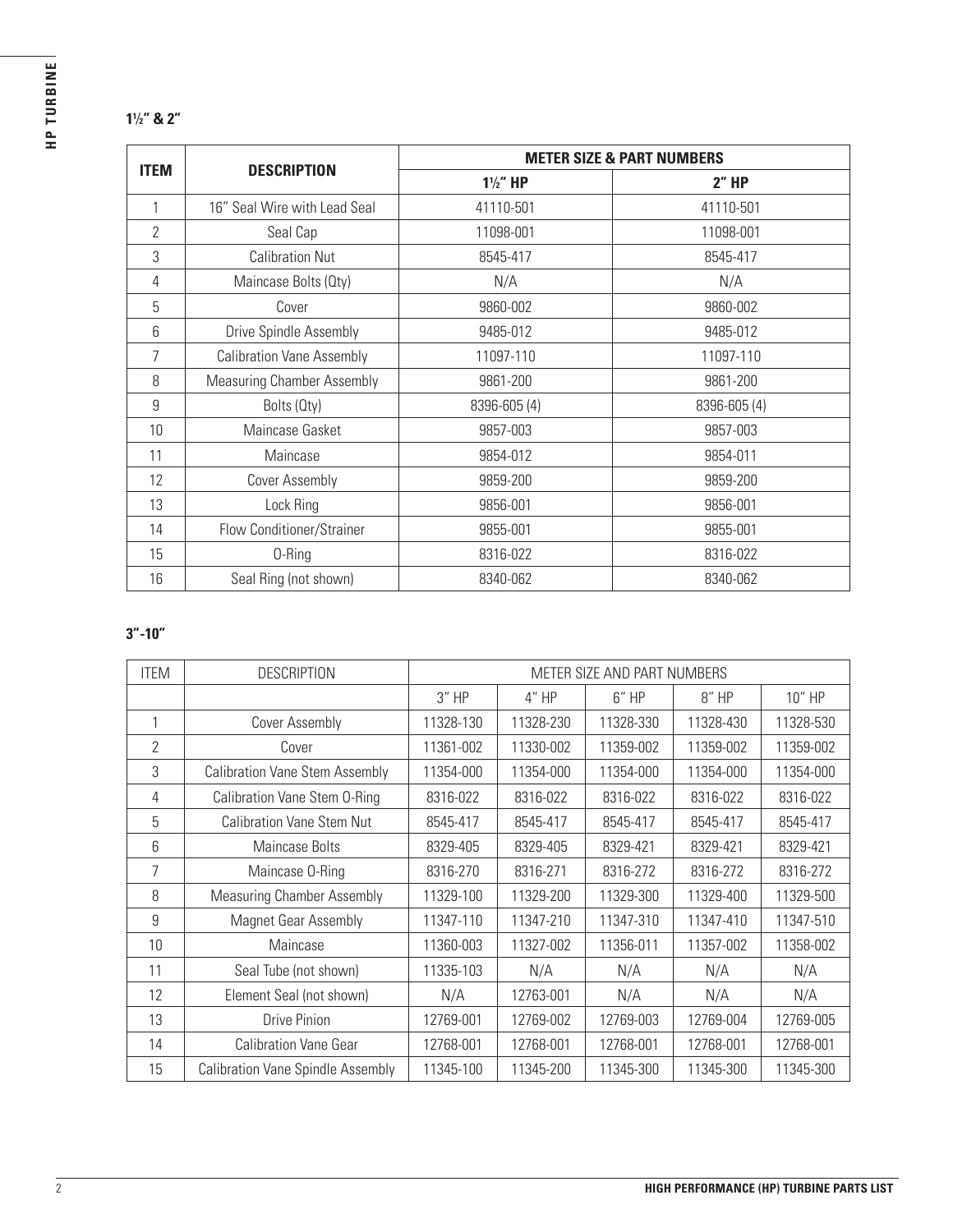**1 <sup>1</sup> ⁄ 2 " & 2" AND 3"- 10"**